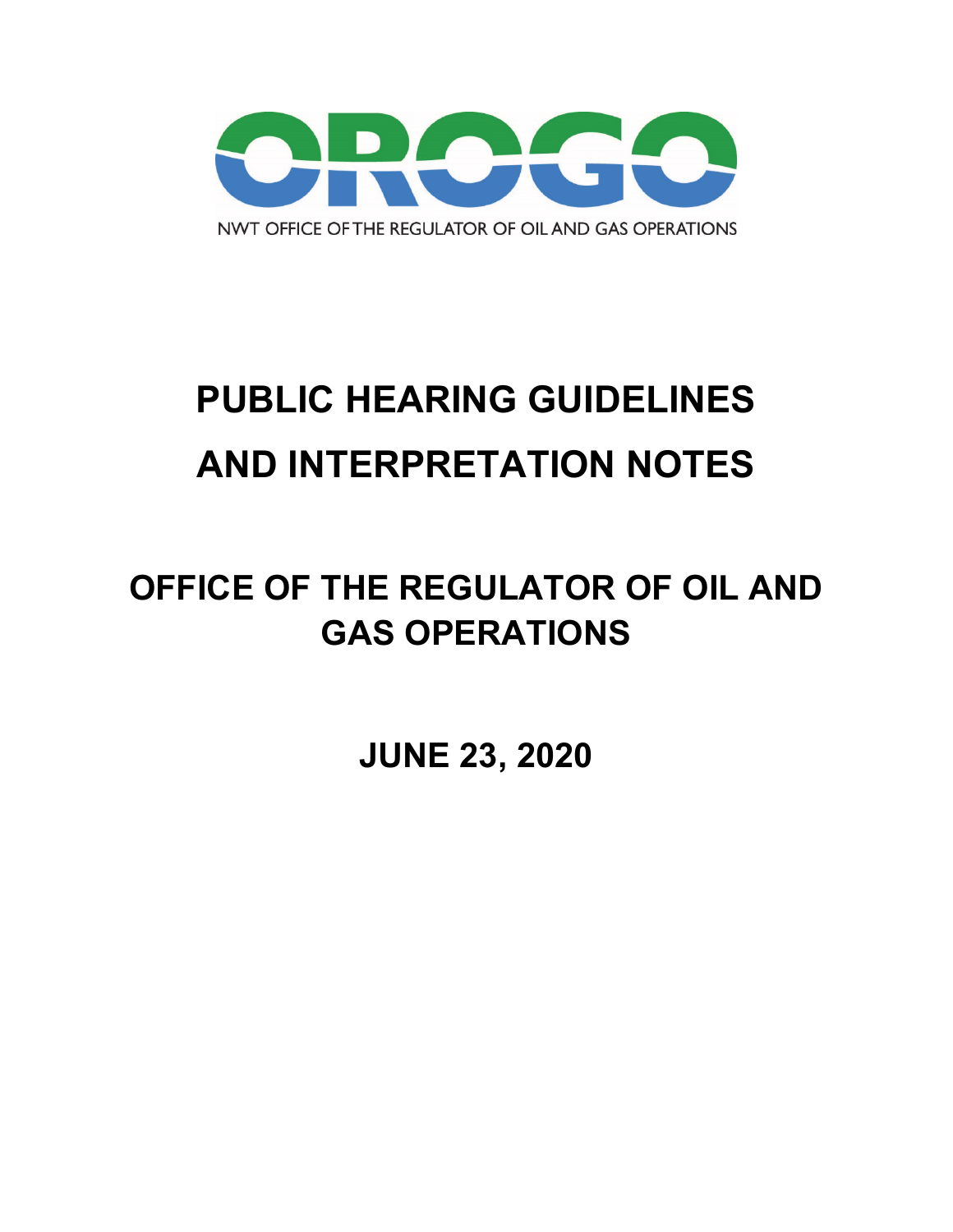#### **TABLE OF CONTENTS**

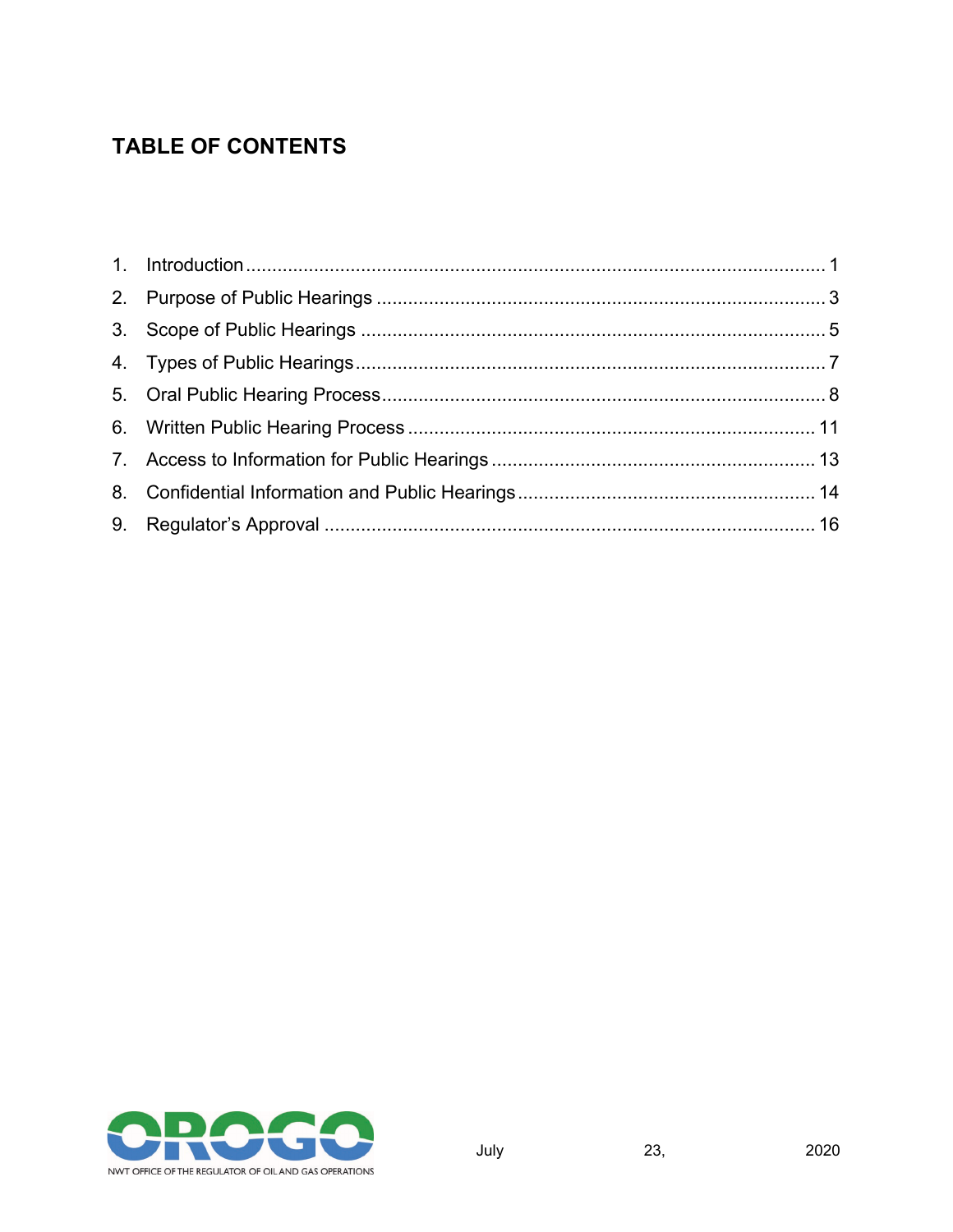#### <span id="page-2-0"></span>**1. INTRODUCTION**

**Purpose** The *Public Hearing Guidelines and Interpretation Notes* (Guidelines) provide guidance on when and how public hearings will be held by the Office of the Regulator of Oil and Gas Operations (OROGO) for the purposes of the *Oil and Gas Operations Act* (OGOA).

**Legislative Requirements** Section 19.1 of the *Oil and Gas Operations Act* (OGOA) gives the Regulator the authority to hold public hearings in respect of the exercise of its powers or the performance of any of its duties and functions under OGOA.

- **Legislation is Paramount** Where a conflict exists between the Guidelines and OGOA, OGOA is paramount.
- **Objectives** The objectives of the Guidelines are to:
	- Describe OROGO's approach to holding and participating in public hearings;
	- Describe how confidentiality of information fits into the public hearing process;
	- Enhance certainty and predictability in regulatory decisions; and
	- Promote accessibility and transparency in oil and gas regulation.
- **Authority** These Guidelines are issued by the Regulator under section 18 of OGOA.
- **Regulator's Discretion** Application of these Guidelines is subject to the Regulator's discretion under OGOA.

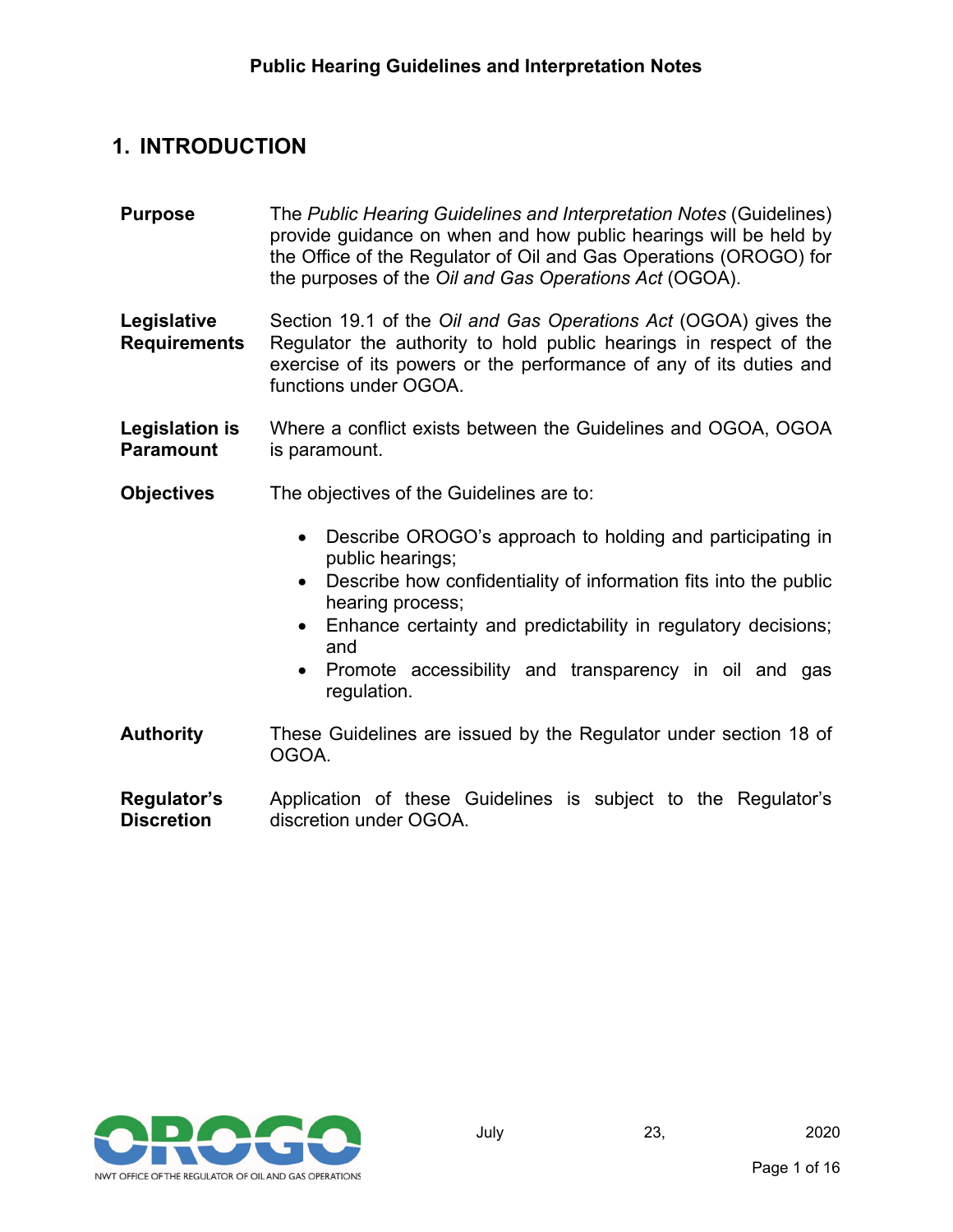



#### **Contents** The Guidelines are organized as follows:

| <b>Section</b> | <b>Contents</b>                                     | Page |
|----------------|-----------------------------------------------------|------|
| 2              | <b>Purpose of Public Hearings</b>                   | 3    |
| -3             | Scope of Public Hearings                            | 5    |
| 4              | <b>Types of Public Hearings</b>                     |      |
| 5              | <b>Oral Public Hearings Process</b>                 | 8    |
| 6              | <b>Written Public Hearings Process</b>              | 11   |
|                | Access to Information for Public Hearings           | 13   |
| 8              | <b>Confidential Information and Public Hearings</b> | 14   |
| 9              | Regulator's Approval                                | 16   |

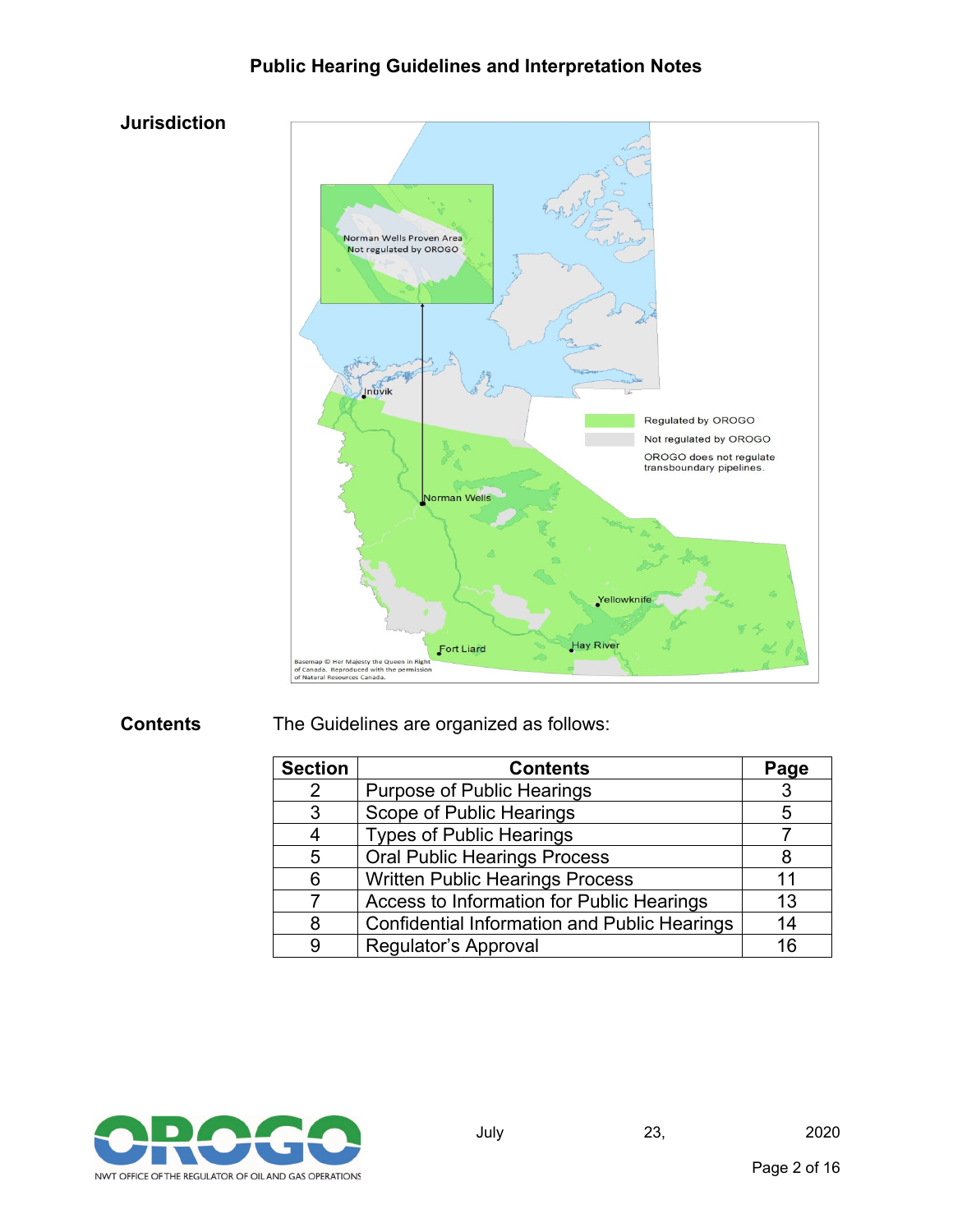#### <span id="page-4-0"></span>**2. PURPOSE OF PUBLIC HEARINGS**

| <b>Content</b>                        | This section provides information on the purpose of public hearings<br>held by the Regulator. It contains information on:                                                                                                                                                                    |
|---------------------------------------|----------------------------------------------------------------------------------------------------------------------------------------------------------------------------------------------------------------------------------------------------------------------------------------------|
|                                       | What is a public hearing;<br>$\bullet$<br>The purpose of a public hearing;<br>$\bullet$<br>The Regulator's discretion to hold a public hearing;<br>$\bullet$<br>Reasons for a public hearing; and<br>$\bullet$<br>Examples of applications that might require a public hearing.<br>$\bullet$ |
| <b>Objective</b>                      | Participants in public hearings understand how a public hearing<br>assists with decision-making.                                                                                                                                                                                             |
| <b>Requirements</b>                   | Section 19.1 of OGOA gives the Regulator the authority to hold<br>public hearings in respect of the exercise of its powers or the<br>performance of any of its duties and functions under OGOA.                                                                                              |
|                                       | Section 19.1 does not require the Regulator to hold public hearings<br>in any particular circumstances.                                                                                                                                                                                      |
| What is a<br><b>Public Hearing</b>    | A hearing is a formal way for parties to provide information to the<br>decision-maker.                                                                                                                                                                                                       |
|                                       | A public hearing is an oral or written hearing held in a venue chosen<br>by the Regulator. The public means people other than the parties,<br>their lawyers, agents or witnesses, and the Regulator and its staff.                                                                           |
| <b>Definition</b>                     | A party is an individual or organization registered as a participant<br>in OROGO's public hearing process. Parties include the applicant<br>and interveners.                                                                                                                                 |
| Purpose of a<br><b>Public Hearing</b> | The purpose of a public hearing is to provide the Regulator with<br>information so that it can make the best informed decision while also<br>using the principles of fairness, transparency and objectivity in<br>making its decision.                                                       |
| Regulator's                           | The Regulator decides whether to hold a public hearing.                                                                                                                                                                                                                                      |
| <b>Discretion</b>                     | There is no mandatory requirement under OGOA for the Regulator<br>to hold a public hearing on an application for Operations<br>Authorization (OA) or any other application.                                                                                                                  |

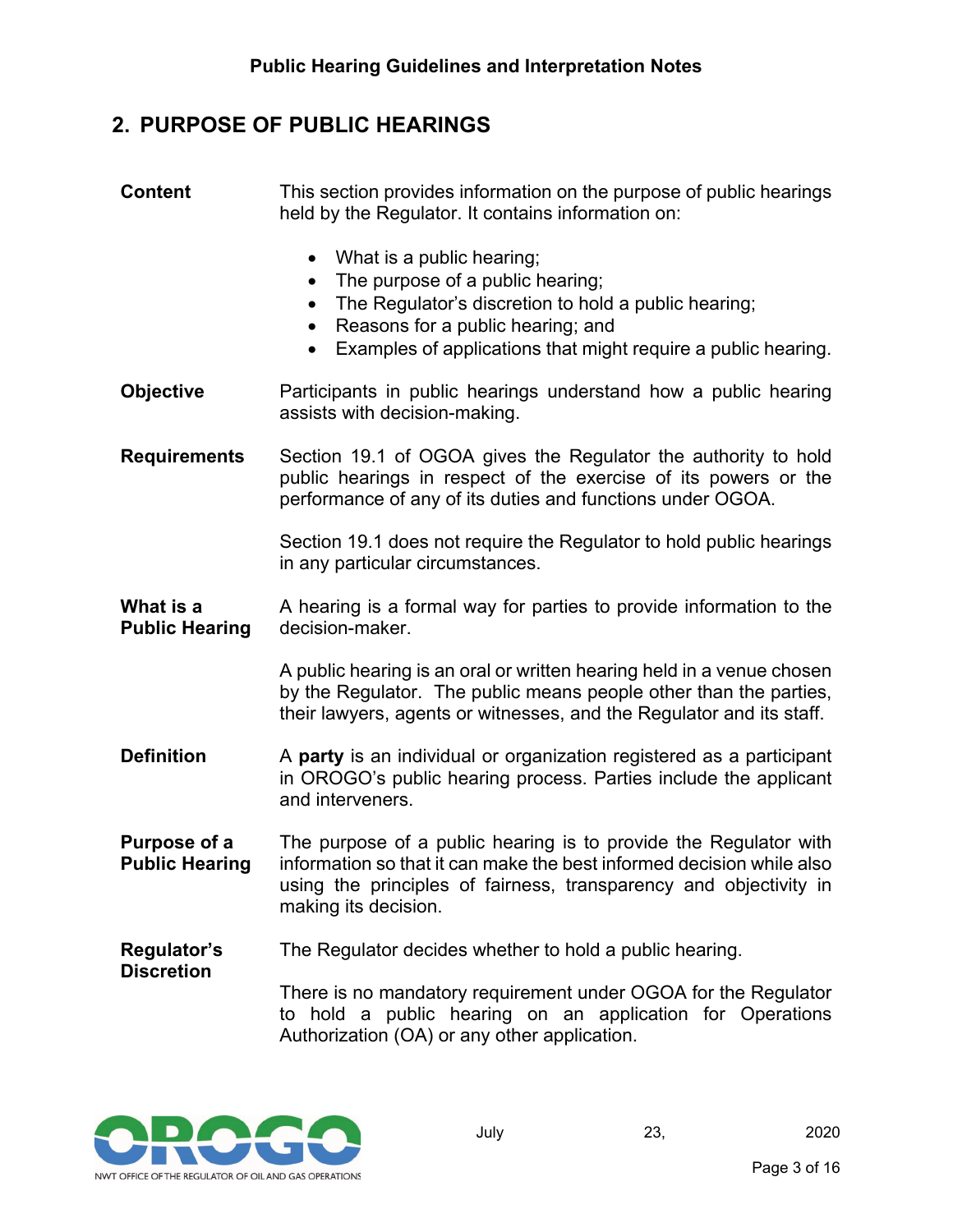**Reasons for a Hearing** The Regulator may choose to hold a public hearing if it:

- Needs more information regarding an application which could only be gained by holding a public hearing; and/or
- Determines that the public interest would be served by conducting a more detailed and public examination of potential concerns and impacts regarding an application.

#### **Examples** Examples of applications that might require a public hearing could include:

- Application for construction of a new pipeline;
- Application for abandonment of a pipeline; and/or
- Application to develop an oil and gas pool or field.

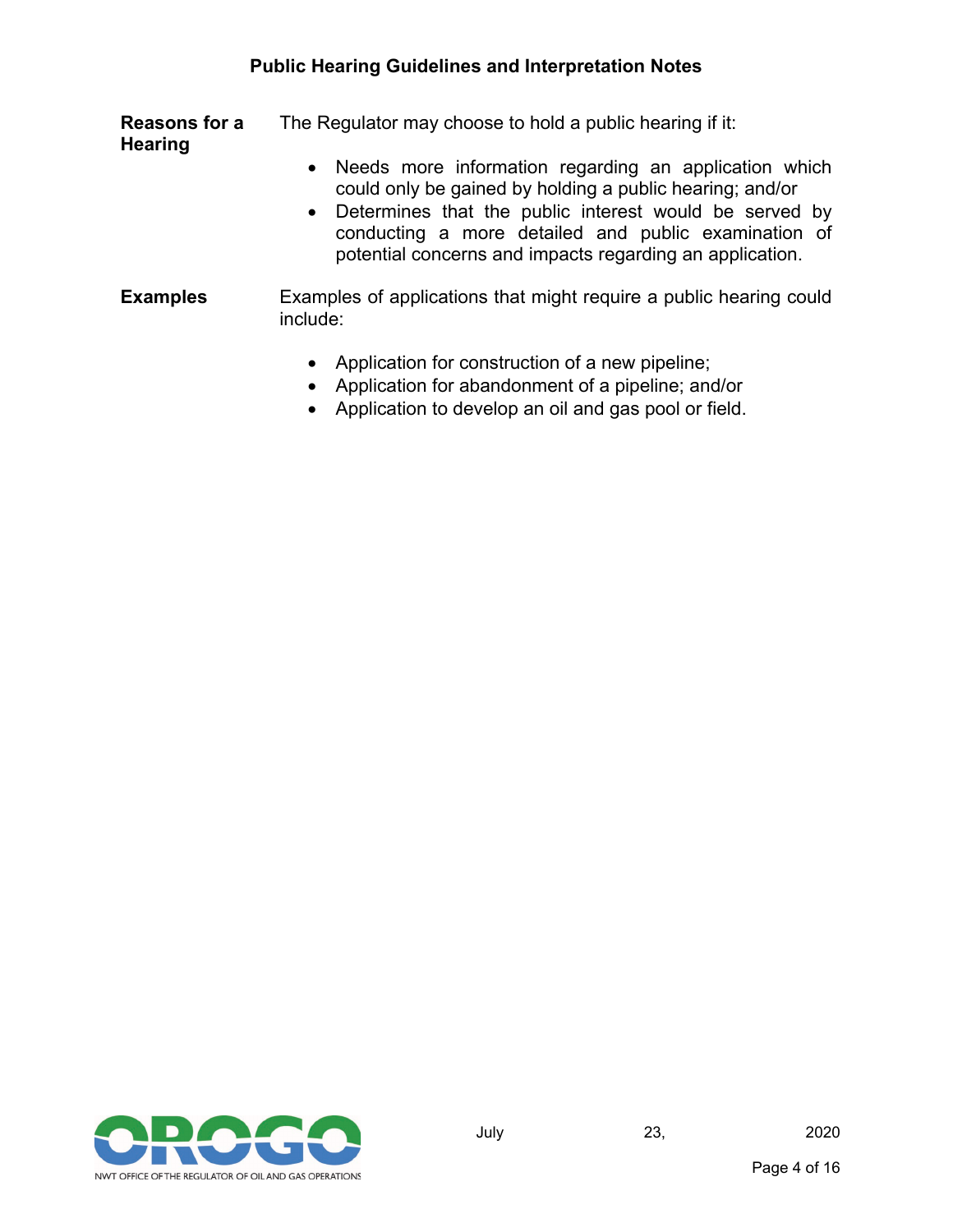#### <span id="page-6-0"></span>**3. SCOPE OF PUBLIC HEARINGS**

**Contents** This section describes the scope of public hearings held by the Regulator. It contains information on:

- The Regulator's mandate;
- The Regulator's responsibilities;
- Types of information that may be discussed and presented during a public hearing; and
- The relationship between the Regulator's responsibilities and those of other regulators.

**Objective** Participants in public hearings understand the Regulator's area of responsibility.

**Requirements** Section 2 of OGOA states that the purpose of the Act is to promote, with respect to exploring for and exploiting oil and gas:

- Safety;
- Protection of the environment;
- Conservation of oil and gas resources;
- Joint production arrangements; and
- Economically efficient infrastructures.

Section 3 of OGOA states that the Act applies to exploration and drilling for and the production, conservation, processing and transportation of oil and gas.

**Regulator's Mandate** The Regulator's mandate is to regulate the exploration for and development of oil and gas resources for the primary purposes of ensuring human safety, environmental protection and the conservation of those resources.

**Regulator's Responsibilities** assists the Regulator in fulfilling its responsibilities, which include: The Office of the Regulator of Oil and Gas Operations (OROGO)

- Application reviews;
- Regulating seismic and drilling operations;
- Pipeline and well regulation;
- Inspection and compliance; and
- Emergency response and investigation.

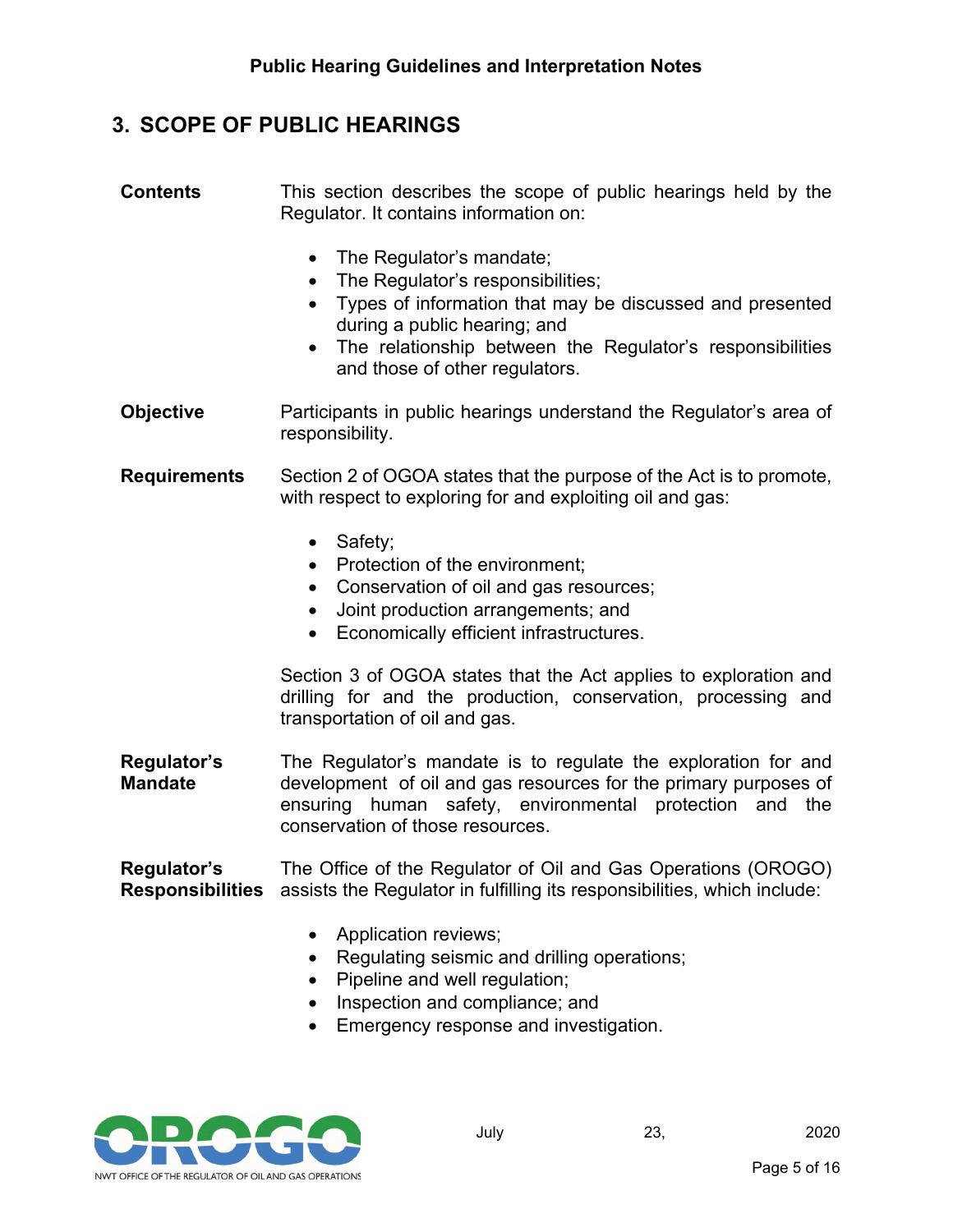**Types of Information** The Regulator will consider all information that is relevant to the application and to its mandate. Topics that may be discussed include:

- Safety and design of the project;
- Potential environmental impacts;
- Impacts on Aboriginal rights holders potentially affected by the project;
- Impacts on landowners potentially affected by the project;
- Impacts on the public; and
- Financial capacity of the applicant to conduct the work appropriately and respond to and clean-up any spills of oil or debris.

**Relationship with Other Regulators** The Regulator's responsibility of ensuring environmental protection and safety for oil and gas operations works in conjunction with the legislative framework for management of land and water established under the *Mackenzie Valley Resource Management Act*.

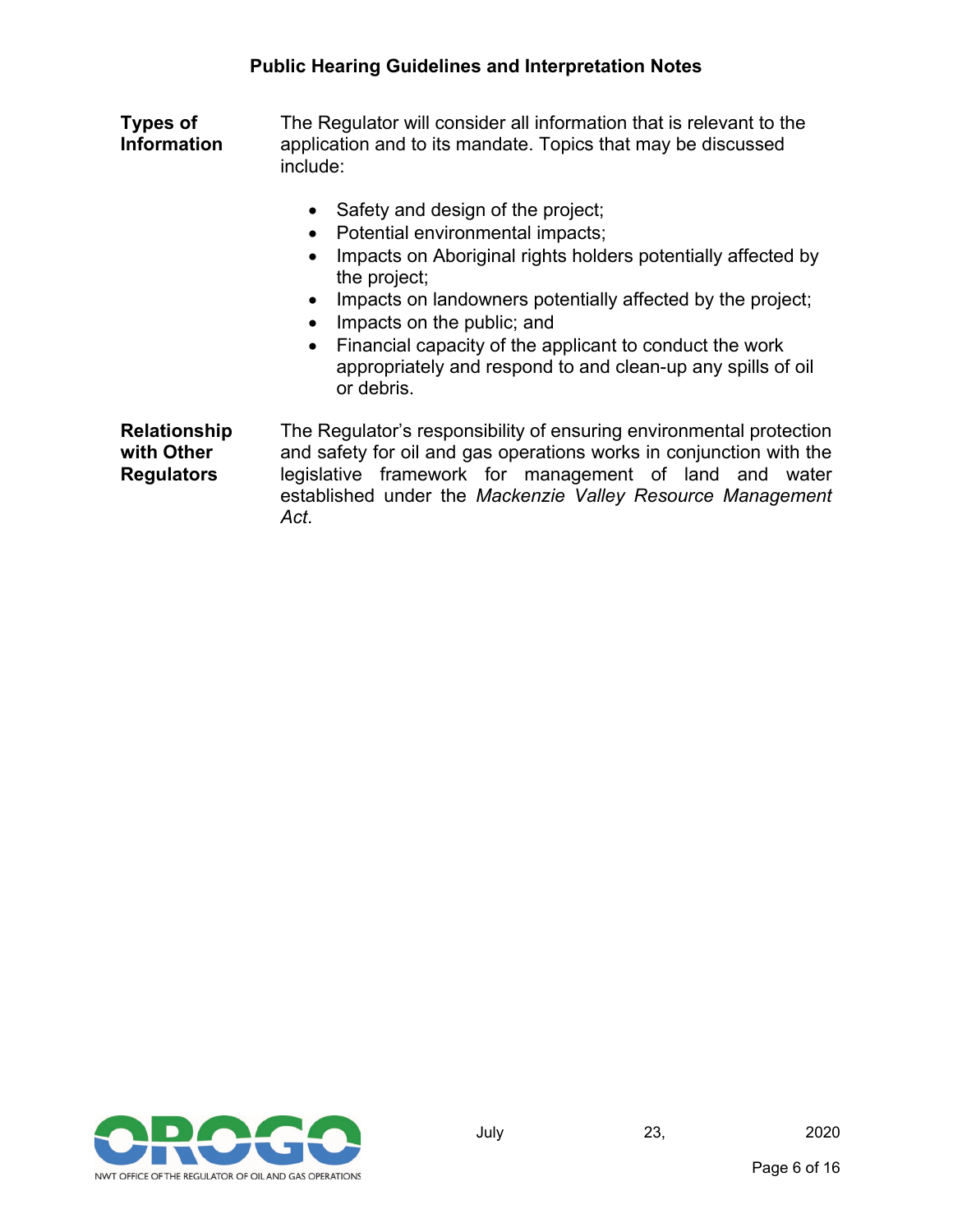#### <span id="page-8-0"></span>**4. TYPES OF PUBLIC HEARINGS**

| <b>Contents</b>                          | This section describes the two types of public hearings that may be<br>held by the Regulator. It contains information on:                                                               |
|------------------------------------------|-----------------------------------------------------------------------------------------------------------------------------------------------------------------------------------------|
|                                          | Written public hearings;<br>Oral public hearings; and<br>$\bullet$<br>Determining the type of public hearing.<br>$\bullet$                                                              |
| <b>Objective</b>                         | Participants in public hearings understand the two types of hearing<br>and how the Regulator decides what type of hearing to hold.                                                      |
| <b>Requirements</b>                      | Section 19.1 of OGOA does not specify whether the Regulator shall<br>hold written or oral public hearings.                                                                              |
| <b>Written Public</b><br><b>Hearings</b> | In a written public hearing, the parties provide their evidence and<br>arguments to the Regulator in writing only.                                                                      |
| <b>Oral Public</b><br><b>Hearings</b>    | In an oral public hearing, the parties present their evidence and<br>arguments to the Regulator in person at a formal meeting.                                                          |
| Determine the<br><b>Type of Hearing</b>  | The Regulator will consider the following factors in deciding whether<br>to hold a written or oral public hearing:                                                                      |
|                                          | The breadth and scope of the issue being considered by the<br>٠<br>Regulator;<br>What parties may participate in the hearing;<br>The demond of following constants of flow to see holis |

- The degree of technical complexity of the issue being considered by the Regulator; and
- How the issue being considered by the Regulator fits into its primary regulatory functions of safety, environmental protection and conservation of oil and gas resources.

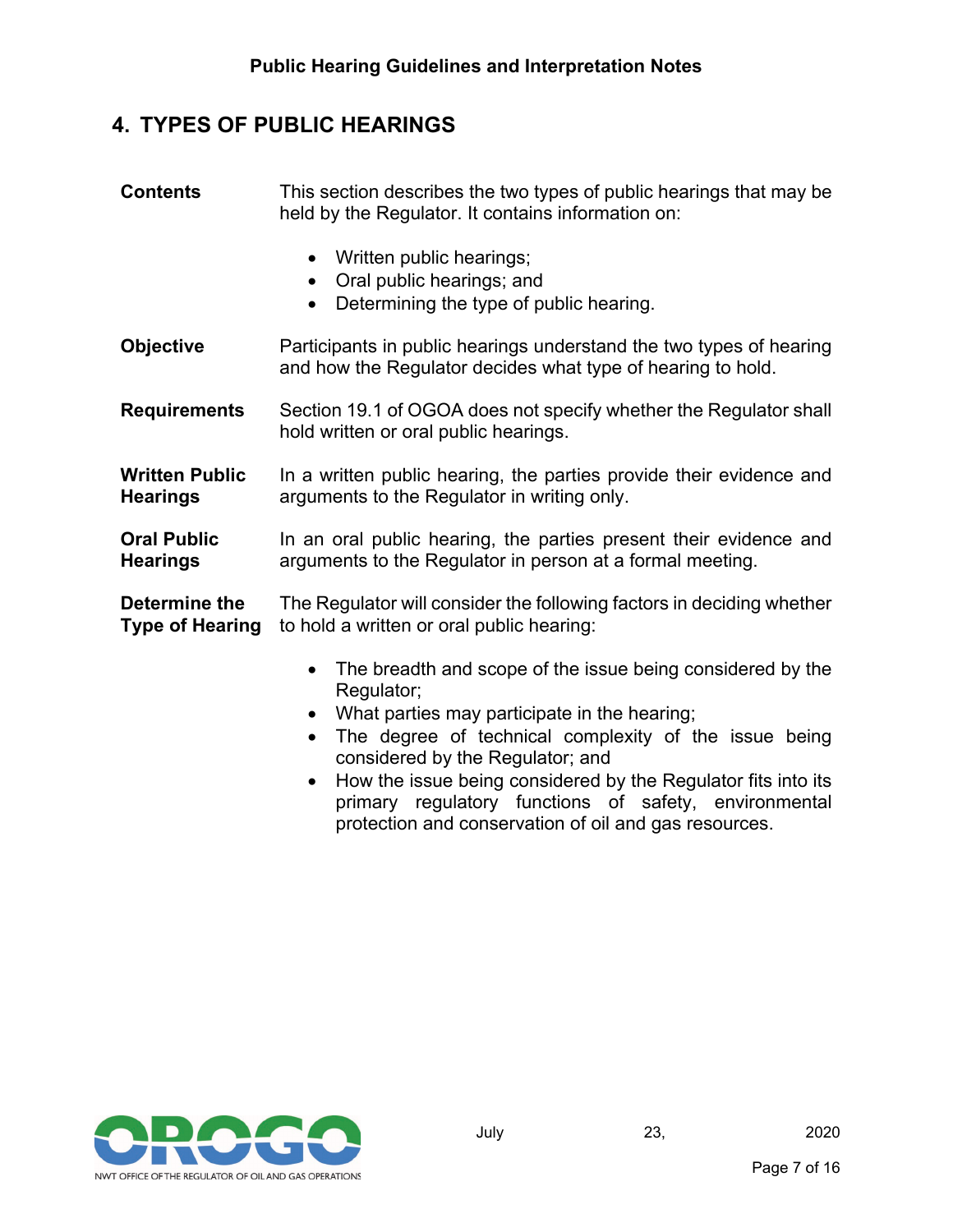#### <span id="page-9-0"></span>**5. ORAL PUBLIC HEARING PROCESS**

| <b>Contents</b>                                        | This section of the Guidelines describes the process that will be<br>used during oral public hearings held by the Regulator. It contains<br>information on:                                                                                                                                                                                                                                                                                                                                                                                                                                                                                                                                                                                                                                                                                                                                                                                                                              |
|--------------------------------------------------------|------------------------------------------------------------------------------------------------------------------------------------------------------------------------------------------------------------------------------------------------------------------------------------------------------------------------------------------------------------------------------------------------------------------------------------------------------------------------------------------------------------------------------------------------------------------------------------------------------------------------------------------------------------------------------------------------------------------------------------------------------------------------------------------------------------------------------------------------------------------------------------------------------------------------------------------------------------------------------------------|
|                                                        | The oral public hearing process;<br>$\bullet$<br>Public notification;<br>$\bullet$<br>Written interventions;<br>$\bullet$<br>Presentations; and<br>Optional additional steps in the oral public hearing process:<br>$\bullet$<br>o Pre-hearing conference; and<br>Public participation.<br>$\circ$                                                                                                                                                                                                                                                                                                                                                                                                                                                                                                                                                                                                                                                                                       |
| <b>Objective</b>                                       | Participants in oral public hearings understand what process will<br>be followed and participate effectively.                                                                                                                                                                                                                                                                                                                                                                                                                                                                                                                                                                                                                                                                                                                                                                                                                                                                            |
| <b>Oral Public</b><br><b>Hearing</b><br><b>Process</b> | The process for an oral public hearing is:<br>1. The Regulator receives an application and determines that:<br>a. A public hearing may be warranted; and<br>b. An oral public hearing is appropriate.<br>2. OROGO issues a public notification that an oral public<br>hearing will take place;<br>3. Parties submit written interventions;<br>4. The applicant reviews the parties' written interventions and<br>submits its own intervention;<br>5. If additional information is required, the Regulator may<br>issue information requests to the parties;<br>6. The applicant and all interveners submit their presentations<br>for the oral public hearing to OROGO;<br>7. The Regulator closes the public record in advance of the oral<br>public hearing to prevent any new evidence from being filed;<br>8. The oral public hearing occurs;<br>9. The Regulator reviews the information on the record; and<br>10. The Regulator issues a decision and its reasons for<br>decision. |

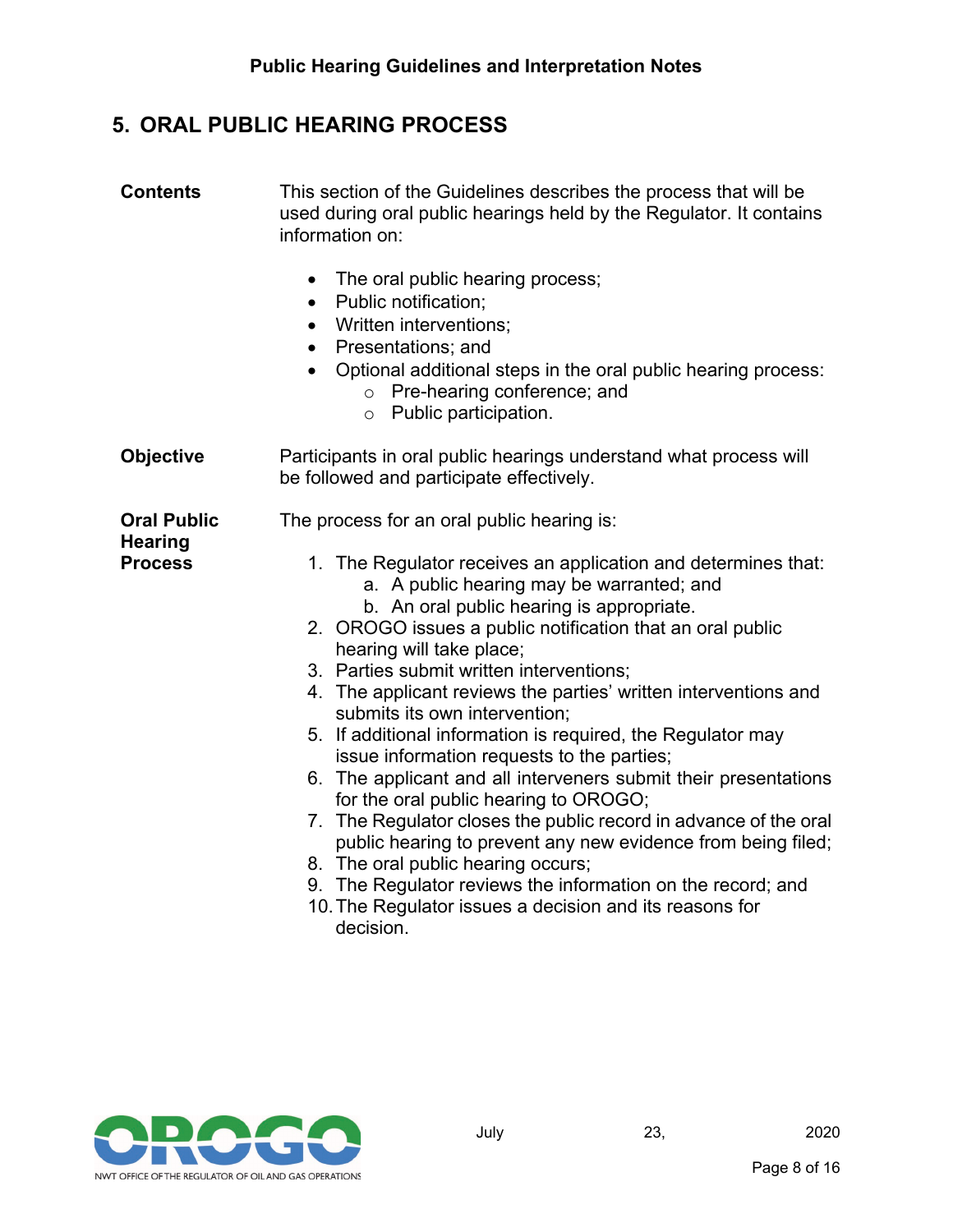| <b>Public</b><br><b>Notification</b>                 | The notification may be placed in local newspapers, on OROGO's<br>website and on social media. The notification will include the<br>following information:<br>Date and location of the hearing;<br>$\bullet$<br>Purpose of the hearing;<br>$\bullet$<br>Deadline for submission of written interventions;<br>$\bullet$<br>Date the record closes;<br>$\bullet$<br>Contact information for submission of interventions; and<br>$\bullet$<br>Web links to access applications and materials related to<br>$\bullet$<br>the proceedings. |
|------------------------------------------------------|---------------------------------------------------------------------------------------------------------------------------------------------------------------------------------------------------------------------------------------------------------------------------------------------------------------------------------------------------------------------------------------------------------------------------------------------------------------------------------------------------------------------------------------|
| Written<br><b>Interventions</b>                      | A written intervention is a document submitted to the Regulator<br>that presents an intervener's evidence and arguments, in response<br>to an application submitted to the Regulator, with respect to the<br>topic of the hearing.                                                                                                                                                                                                                                                                                                    |
| <b>Presentations</b>                                 | Presentations cannot include any new evidence that was not<br>included in the written interventions.                                                                                                                                                                                                                                                                                                                                                                                                                                  |
| <b>Optional</b><br><b>Additional</b><br><b>Steps</b> | Depending on the nature and purpose the hearing, the Regulator<br>may also:<br>Hold a pre-hearing conference to clarify details on how the<br>$\bullet$<br>hearing will be held;<br>Allow for information requests to the applicant from the<br>$\bullet$<br>Regulator and the parties prior to the hearing; and<br>Allow for public participation during the hearing.<br>$\bullet$                                                                                                                                                   |
| <b>Pre-Hearing</b><br><b>Conference</b>              | Only parties that have submitted written interventions will be<br>invited to participate in the pre-hearing conference. Details that<br>may be discussed at the pre-hearing conference could include:<br>Order of proceedings;                                                                                                                                                                                                                                                                                                        |

- Logistics;
- Procedural or legal matters;
- Relevant confidentiality provisions;
- Public participation; and
- Other relevant information.

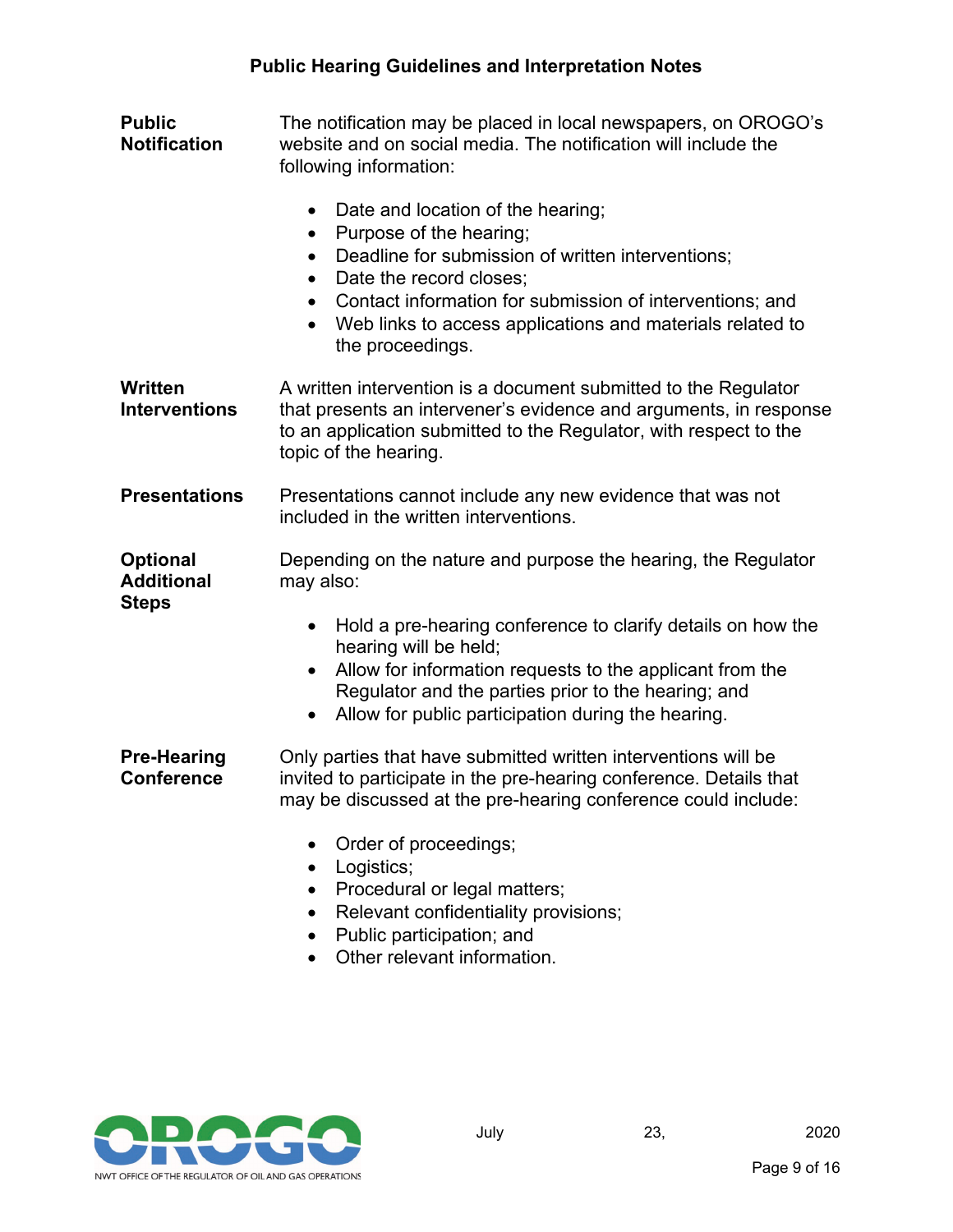**Public Participation** If the Regulator determines that participation by individuals who are not registered interveners will be allowed, members of the public will have the opportunity to verbally address the Regulator and applicant at the public hearing outside of the time allotted for presentations by interveners and the applicant.

> Members of the public will have to register with OROGO staff at the hearing and the Regulator will have discretion to determine the time allotted for each member of the public to address the panel.

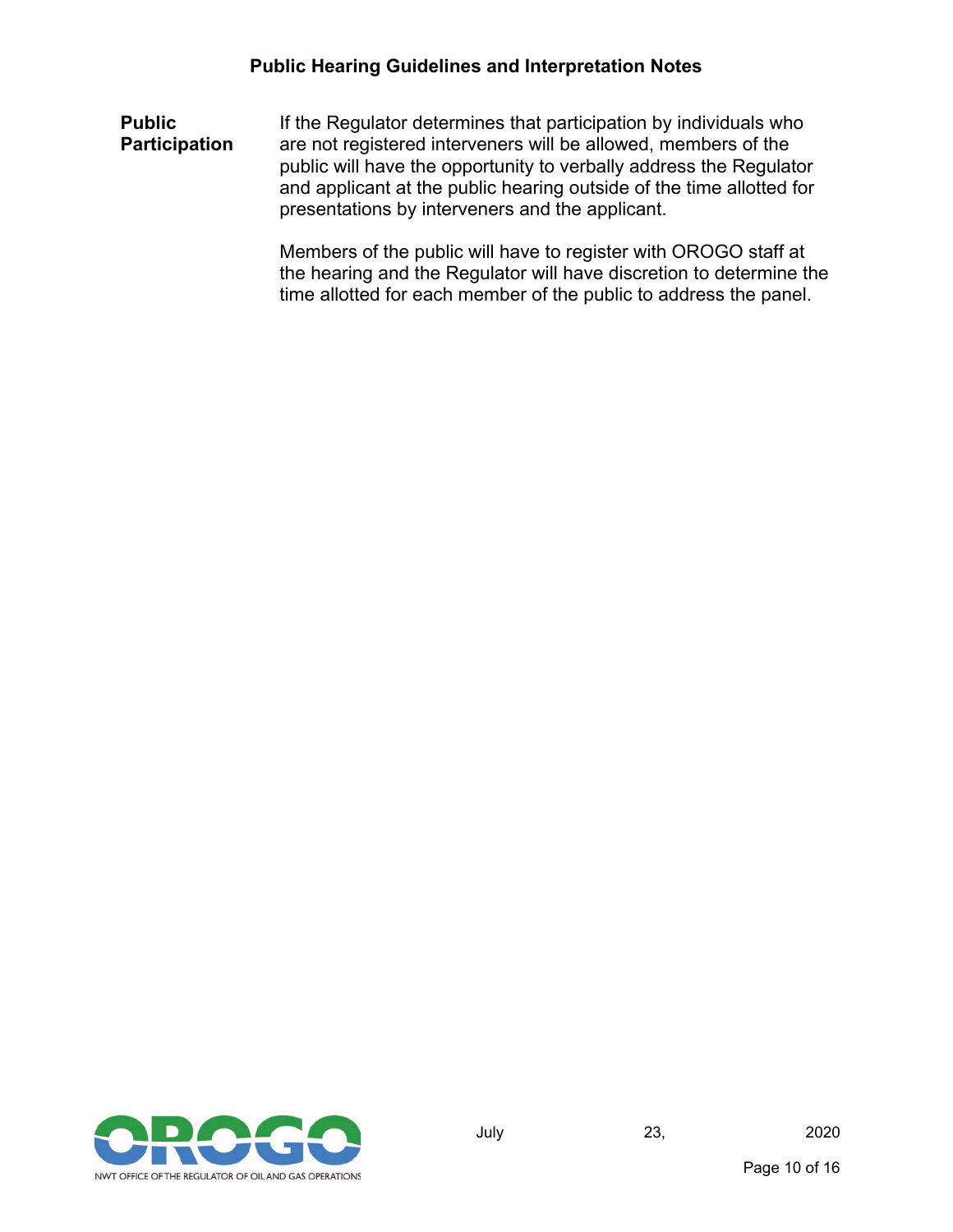### <span id="page-12-0"></span>**6. WRITTEN PUBLIC HEARING PROCESS**

| <b>Contents</b>                         | This section of the Guidelines describes the process that will be<br>used during written public hearings held by the Regulator. It<br>contains information on:                                                                                                                                                                                                                                                                                                                                                                                                                                                                                                                                            |
|-----------------------------------------|-----------------------------------------------------------------------------------------------------------------------------------------------------------------------------------------------------------------------------------------------------------------------------------------------------------------------------------------------------------------------------------------------------------------------------------------------------------------------------------------------------------------------------------------------------------------------------------------------------------------------------------------------------------------------------------------------------------|
|                                         | The written public hearing process;<br>$\bullet$<br>Public notification;<br>$\bullet$<br>Written interventions; and<br>$\bullet$<br>Optional additional steps in the written hearing process:<br>$\bullet$<br>Pre-hearing conference.<br>$\circ$                                                                                                                                                                                                                                                                                                                                                                                                                                                          |
| <b>Objective</b>                        | Participants in written public hearings understand what process<br>will be followed and how they can participate effectively.                                                                                                                                                                                                                                                                                                                                                                                                                                                                                                                                                                             |
| <b>Written Public</b><br><b>Hearing</b> | The process for a written public hearing process is:                                                                                                                                                                                                                                                                                                                                                                                                                                                                                                                                                                                                                                                      |
| <b>Process</b>                          | 1. The Regulator receives an application and determines that:<br>a. A public hearing may be warranted; and<br>b. A written public hearing is appropriate.<br>2. OROGO issues a public notification that a written public<br>hearing will take place;<br>3. Parties submit written interventions;<br>4. The applicant reviews the parties' written interventions and<br>submits its own intervention;<br>5. If additional information is required, the Regulator may<br>issue information requests to the parties;<br>6. The Regulator closes the public record;<br>7. The Regulator reviews the information on the record; and<br>8. The Regulator issues a decision and its reasons for the<br>decision. |
| <b>Public</b><br><b>Notification</b>    | The notification may be placed in local newspapers, on OROGO's<br>website and on social media. The notification will include the<br>following information:<br>Purpose of the hearing;<br>Deadline for submission of written interventions;                                                                                                                                                                                                                                                                                                                                                                                                                                                                |
|                                         | Date the record closes;<br>$\bullet$<br>Contact information for submission of interventions; and<br>Web links to access applications and materials related to                                                                                                                                                                                                                                                                                                                                                                                                                                                                                                                                             |

• Web links to access applications and materials related to the proceedings.

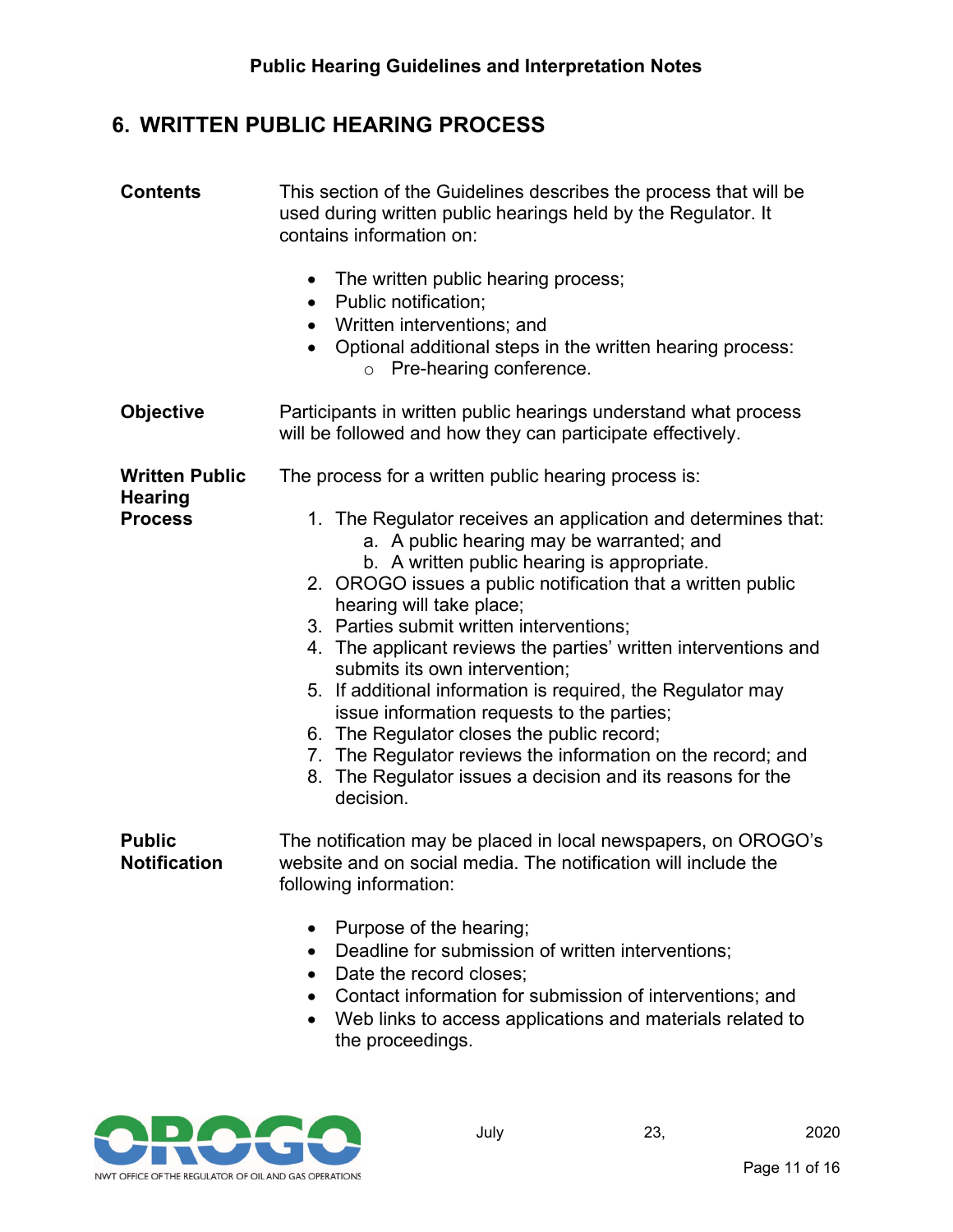| Written<br><b>Interventions</b>                      | A written intervention is a document submitted to the Regulator<br>that presents an intervener's evidence and arguments, in response<br>to an application submitted to the Regulator, with respect to the<br>topic of the hearing. |
|------------------------------------------------------|------------------------------------------------------------------------------------------------------------------------------------------------------------------------------------------------------------------------------------|
| <b>Optional</b><br><b>Additional</b><br><b>Steps</b> | Depending on the nature and purpose the hearing, the Regulator<br>may also:                                                                                                                                                        |
|                                                      | Hold a pre-hearing conference to clarify details on how the<br>$\bullet$<br>hearing will be held; and<br>Allow for information requests to the applicant from the<br>$\bullet$<br>Regulator and the parties prior to the hearing.  |
| <b>Pre-Hearing</b><br>Conference`                    | Only parties that have submitted written interventions will be<br>invited to participate in the pre-hearing conference. Details that<br>may be discussed at the pre-hearing conference could include:                              |
|                                                      | Order of proceedings;<br>$\bullet$<br>Procedural or legal matters;<br>$\bullet$<br>Relevant confidentiality provisions; and<br>$\bullet$                                                                                           |

• Other relevant information.

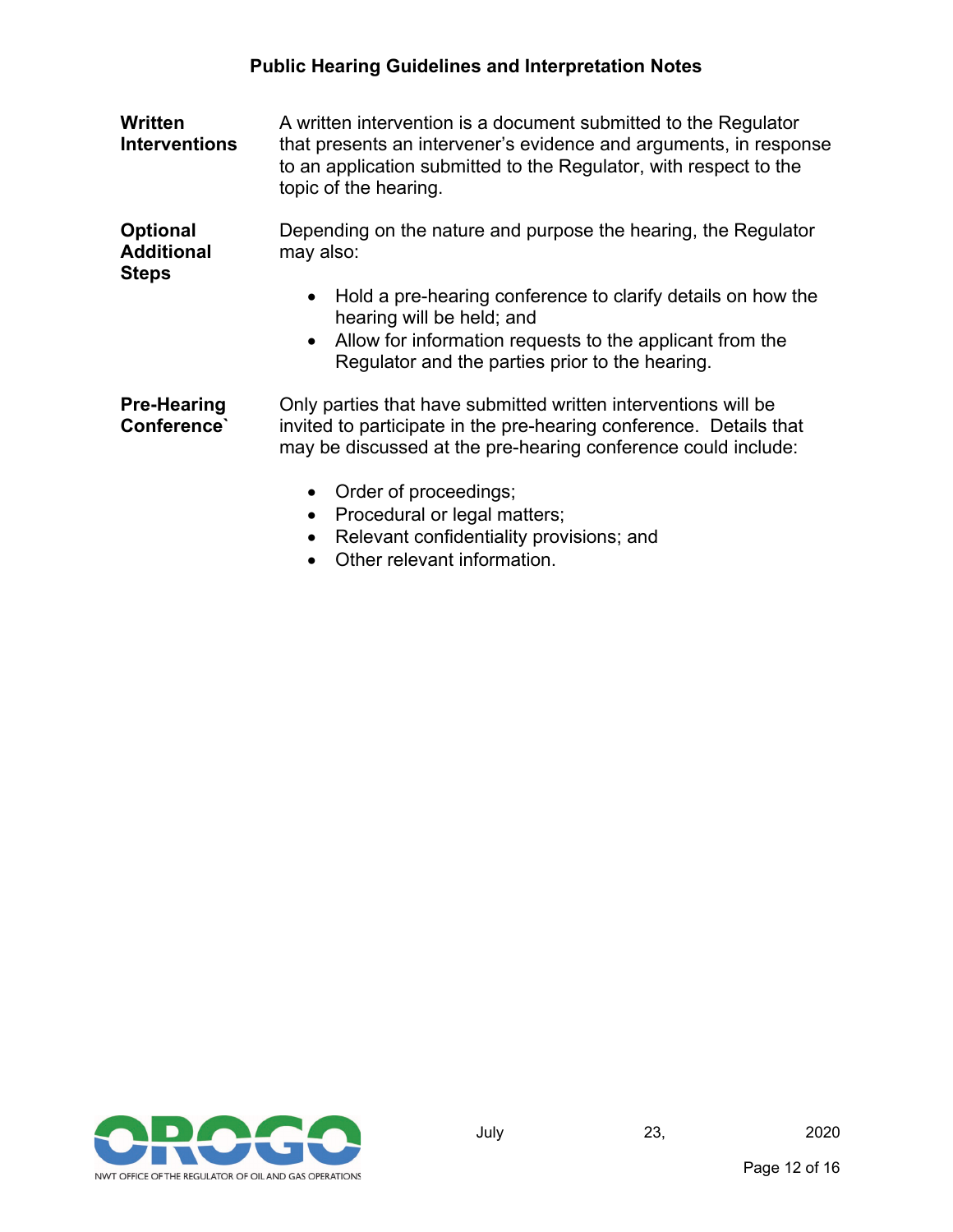#### <span id="page-14-0"></span>**7. ACCESS TO INFORMATION FOR PUBLIC HEARINGS**

- **Contents** This section describes how to access information for public hearings. It contains information on:
	- Information provided to the Regulator;
	- Information produced by the Regulator; and
	- Location of publicly available information.
- **Objective** Participants in hearings understand what will be made public and when.

**Requirement s** Section 22(2) of OGOA states that the Regulator will make information provided to it public, unless the Regulator determines the information meets the narrow criteria to be kept confidential.

**Information Provided to the Regulator** Section 22(2) of OGOA applies to any information provided to the Regulator in relation to a requirement of OGOA or of its regulations, including information provided for a public hearing.

> Information provided to the Regulator for a public hearing could include:

- The application;
- Letters and correspondence between the Regulator, the applicant and interveners, including information requests; and
- Other relevant information.

**Information Produced by the Regulator** OROGO is committed to transparency and accessibility in its operations. All information produced by the Regulator is publicly available, except when it contains information that has been determined to be confidential by the Regulator or is held confidential under the *Access to Information and Protection of Privacy Act*.

**Location of Publicly Available Information** Publicly available information is available in Portable Document Format (PDF):

- On OROGO's public registry or elsewhere on OROGO's website (www.orogo.gov.nt.ca); or
- By contacting the Manager, Information Office at (867) 767- 9097 or orogo@gov.nt.ca

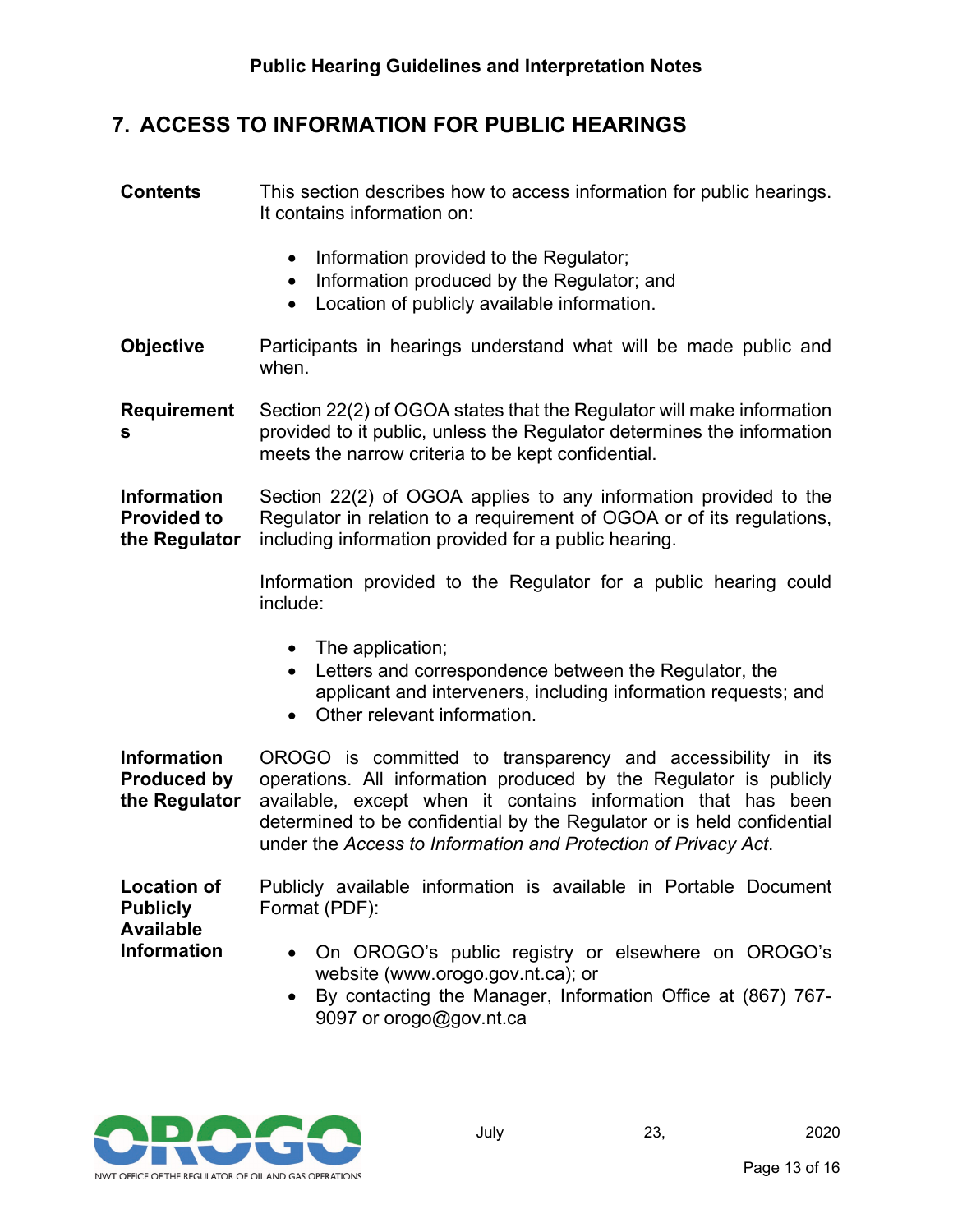#### <span id="page-15-0"></span>**8. CONFIDENTIAL INFORMATION AND PUBLIC HEARINGS**

**Contents** This section describes how confidential information will be handled during a public hearing process. It contains information on:

- Criteria for requesting additional confidentiality during a public hearing;
- The process for requesting additional confidentiality; and
- The process for requesting access to confidential information during a public hearing process.
- **Objective** Parties to a hearing can participate effectively while the confidential nature of some information is respected.
- **Requirements** Section 19(1) of OGOA authorizes the Regulator to hold a public hearing to carry out any of its powers, duties or functions.

Section 22(2) of OGOA recognizes that information of certain types, that meets certain narrow specific criteria, may be confidential.

Section 22(3) of OGOA recognizes that the Regulator may need to protect the confidentiality of certain information disclosed at a hearing because of the impact it may have on the provider's financial or competitive position.

Section 22(4) of OGOA recognizes that the Regulator may need to protect the confidentiality of certain information disclosed at a hearing because of the impact it may have on the security of operations or infrastructure.

Section 22(5) of OGOA allows the Regulator to disclose confidential information without written consent from the provider for the purpose of the administration or enforcement of the Act or the regulations.

**Criteria for Requesting Additional Confidentiality**

In addition to information determined to be confidential under section 22(2) of OGOA, additional information disclosed during a hearing may be considered confidential by the Regulator if:

- Disclosing the information could result in a material loss or gain to an individual directly affected by the hearing or negatively affect that person's competitive position; or
- Disclosing the information could impair the security of infrastructure and systems, including those that are safetycritical or environmental protection-critical infrastructure.

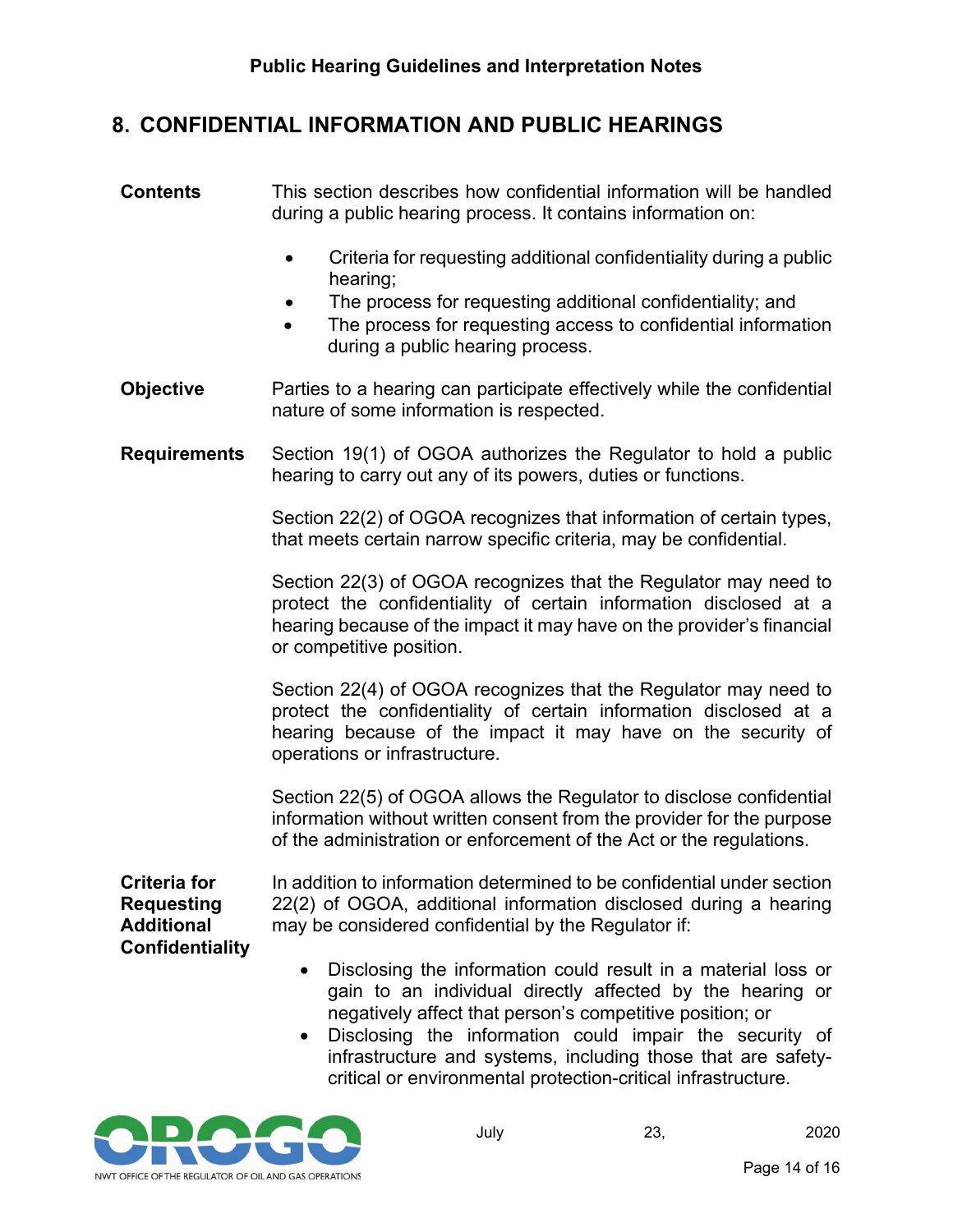In both cases, the potential harm or risk from the disclosure must outweigh the public interest in making the disclosure in order for the information to be considered confidential.

**Requesting Additional Confidentiality**  Requests for additional confidentiality under sections 22(3) or 22(4) of OGOA must be made before the hearing, using the following process:

- 1. Submit a cover letter requesting confidentiality and describing:
	- $\circ$  The type of information;
	- o The criteria the information meets (see Criteria for Requesting Confidentiality, above); and
	- o The reasons for the request.
- 2. Submit the information itself separately, clearly identified as confidential in the document title and the electronic file name.
- 3. The Regulator will decide whether the information is confidential and will provide written reasons for its decision to the information provider within 2 working days.
- 4. If the Regulator decides the information is confidential, the information will not be publicly available.
- 5. If the Regulator decides the information is not confidential, the provider has five working days from the date of the Regulator's notification to advise OROGO of its choice to either:
	- $\circ$  Accept that the information will be made public or
	- o Withdraw the information from the process.

**Requesting Access to Confidential Information**

Requests for access to confidential information during a public hearing will be addressed on a case-by-case basis during the prehearing process.

The Regulator's written decision on requests to access confidential information will be made public within five days of the decision being made.